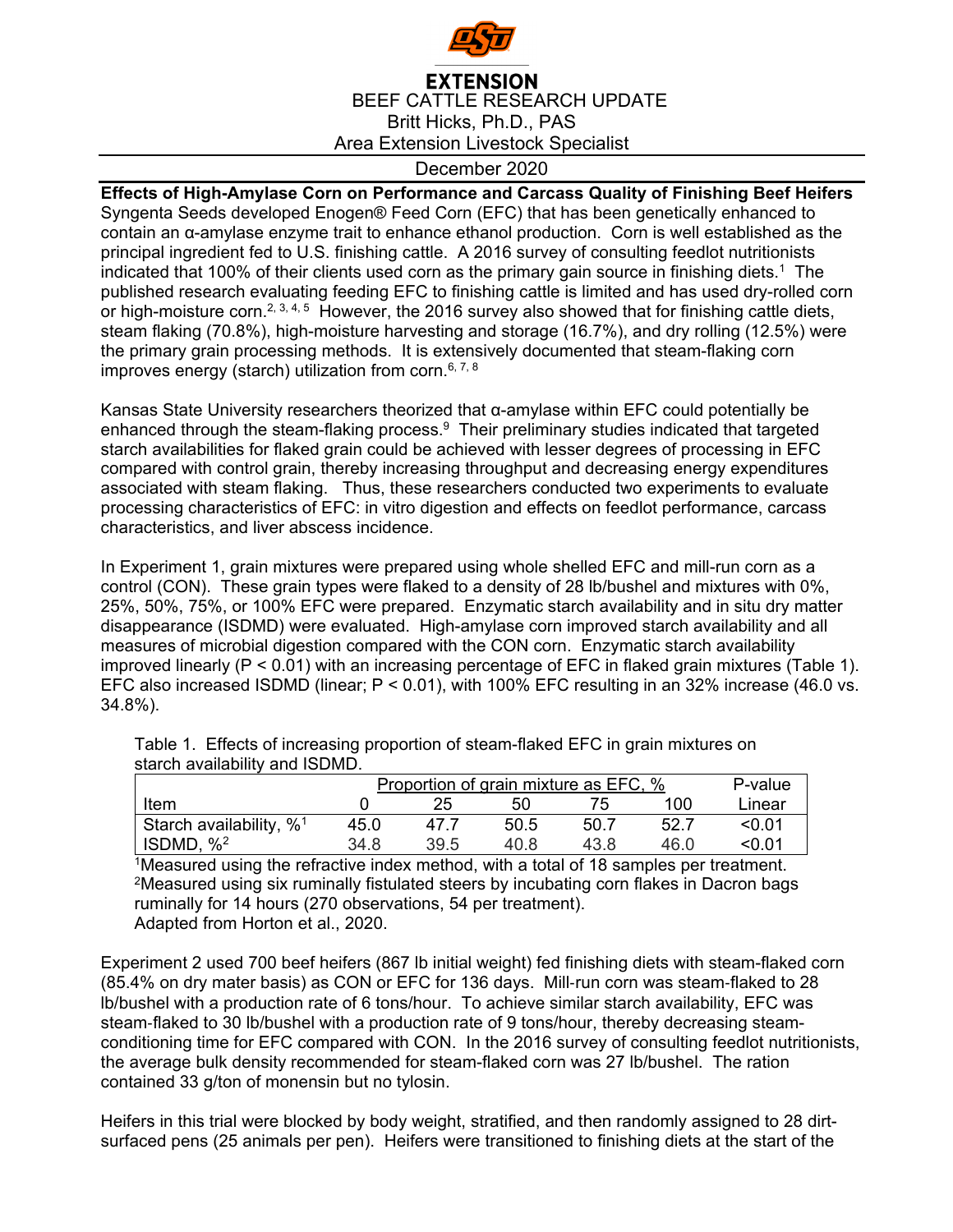trial over 21 days using three step-up diets with concentrate:roughage ratios of: 60:40, 71:29, and 92:18 (7 days per step) for gradual adaptation to the finishing diet. Treatments were applied during dietary adaptation and both grain types were steam flaked daily.

The effects of EFC on feedlot performance of the heifers are shown Table 2. Cattle fed EFC were 24 lb heavier than CON on the final day (P < 0.01). Thus, over the 136-day trial, EFC cattle had 5.7% improved average daily gain (ADG, 3.72 vs. 3.52 lb/day, P < 0.01). No difference in dry matter intake was reported ( $P = 0.78$ ). As a result, gain efficiency was improved by 5% (0.168 vs. 0.160, P < 0.01) for cattle fed EFC compared with CON.

| CON or steam-flaked EFC. |                                                                             |  |  |
|--------------------------|-----------------------------------------------------------------------------|--|--|
|                          | Table 2. Finishing performance of heifers fed diets containing steam-flaked |  |  |
|                          |                                                                             |  |  |

| CON   | <b>EFC</b> | P-value |
|-------|------------|---------|
| 869   | 867        | 0.52    |
| 1294  | 1318       | < 0.01  |
| 22.00 | 22.15      | 0.78    |
| 3.52  | 3.72       | < 0.01  |
| 0.160 | 0.168      | < 0.01  |
|       |            |         |

1Gross BW (measured immediately prior to loading cattle onto trucks for transport to packing plant) multiplied by 0.96 to account for 4% shrink. Adapted from Horton et al., 2020.

These researchers also reported that hot carcass weight was 13.2 lb greater for EFC cattle (P <0.01) than CON. No differences were observed for ribeye area, fat thickness, or USDA yield grade. Cattle fed CON had greater marbling scores than EFC ( $P = 0.04$ ), but this did not affect the USDA quality grade ( $P > 0.33$ ). Cattle fed EFC had 23% fewer abscessed livers than CON ( $P = 0.03$ ). This difference occurred due to fewer moderate  $(P = 0.03)$  and severe  $(P = 0.11)$  abscessed livers in the EFC group. It was noted that no previous research has identified any liver abscess effects when feeding EFC (through any processing method). A biological explanation for this effect of EFC on liver abscesses in not readily apparent.

These authors concluded that high-amylase corn could be used by producers to reduce production costs associated with steam flaking. Implications included reduced steam use, reduced grain processing (bulk density), and 50% increased mill throughput (reduced labor) which are all potential benefits that occur prior to feed being delivered to bunks. Furthermore, improvements in microbial digestion, ADG, gain efficiency, hot carcass weight, and liver abscess mitigation are potential benefits associated with feeding high-amylase corn.

<sup>&</sup>lt;sup>1</sup> Samuelson, K. L., M. E. Hubbert, M. L. Galyean, and C. A. Löest. 2016. Nutritional recommendations of feedlot consulting nutritionists: The 2015 New Mexico State and Texas Tech University survey. J. Anim. Sci. 94: 2648-2663

<sup>&</sup>lt;sup>2</sup> Harris, M. E., M. L. Jolly-Breithaupt, B. L. Nuttelman, D. B. Burken, G. E. Erickson, I. G. Rush and M. K. Luebbe. 2016. Evaluating Syngenta Enhanced Feed Corn on Finishing Cattle Performance and Carcass Characteristics. Nebraska Beef Cattle Report MP103: 135-138.

<sup>3</sup> Jolly-Breithaupt, M. L., C. J. Bittner, Dirk B. Burken, G. E. Erickson, J. C. MacDonald and M. K. Luebbe. 2016. Evaluating Syngenta Enhanced Feed Corn Processed as Dry-Rolled or High-Moisture Corn on Cattle Performance and Carcass Characteristics. Nebraska Beef Cattle Report MP103: 143-145.

<sup>4</sup> Jolly-Breithaupt, M. L., C. J. Bittner, F. H. Hilscher, G. E. Erickson, J. C. MacDonald and M. K. Luebbe. 2018. Impact of Syngenta Enogen Feed Corn on Finishing Cattle Performance and Carcass Characteristics. Nebraska Beef Cattle Report MP105: 92-94.

<sup>5</sup> Brinton, M. M., B. M. Boyd, F. H. Hilscher, L. J. McPhillips, J. C. MacDonald and G. E. Erickson. 2020. Impact of Feeding Syngenta Enhanced Feed Corn as Dry-Rolled Corn, High-Moisture Corn, or a Blend to Finishing Yearlings. Nebraska Beef Cattle Report MP108: 97-100.